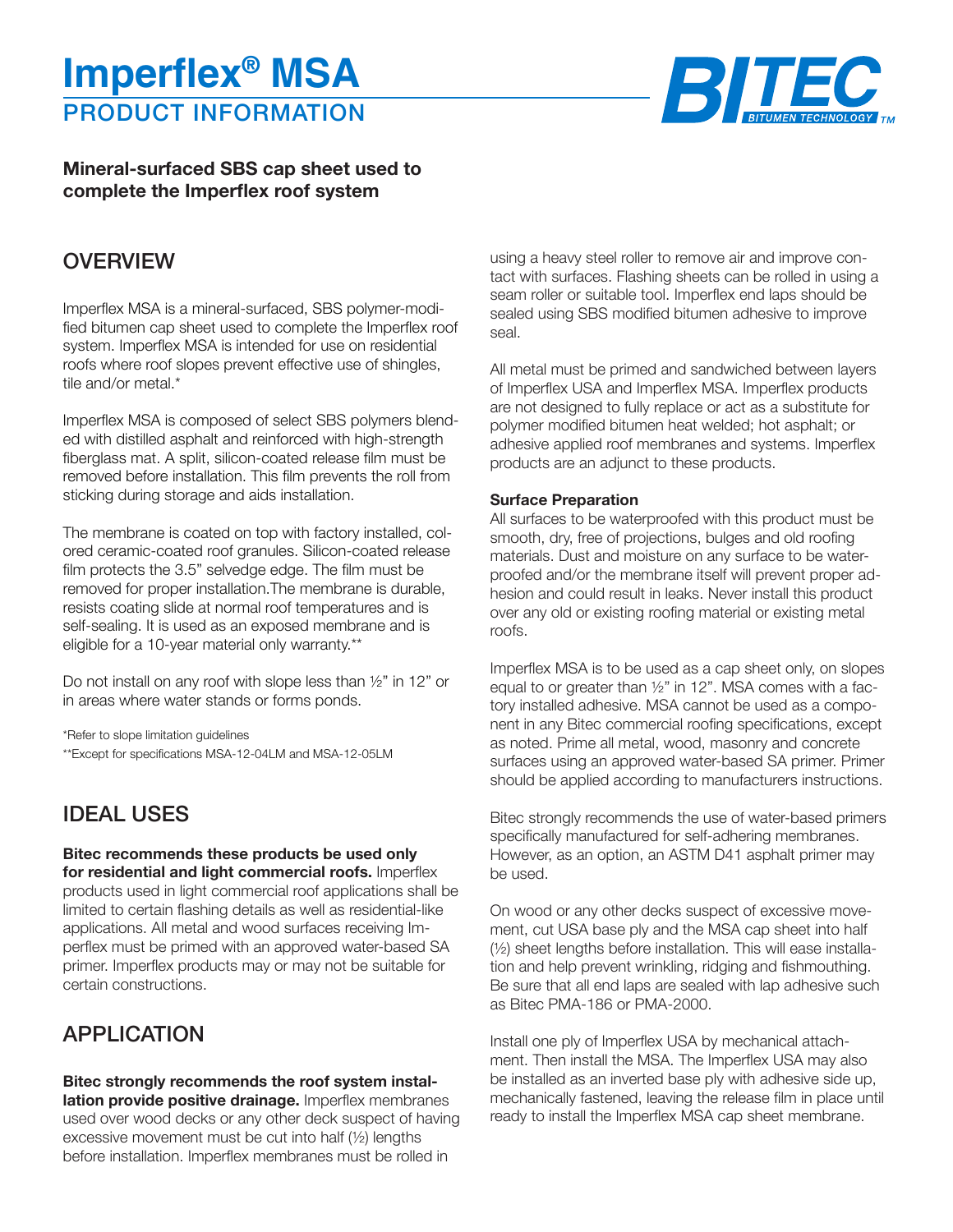# PRODUCT INFORMATION **Imperflex® MSA**



#### **Temperature**

Apply Imperflex MSA in fair weather when the air, deck and membrane temperature is 50°F (10°C) and rising up to 110°F (43°C). All surfaces receiving membrane shall be completely dry before product installation.

#### **Cap Sheet Application**

#### **1. Starter strip**

Peel back half sheet of release film. Align membrane at lower edge of roof and adhere the exposed membrane area to the prepared surface in shingle fashion. Always ensure proper alignment. Continue to peel both halves of release film in a manner that will allow smooth and even application of the membrane. Roll in by using a heavy roller to remove any trapped air. Remove selvedge release film.

When using an adhesive-to-adhesive side installation, remove only small areas of release film from the USA base ply to prevent contamination of the self-adhering surface before applying the MSA cap sheet. Extreme care must be exercised when using and installing two self-adhering surfaces together to prevent contamination, wrinkles or air pockets. Once a small area (each roll) is stuck together, it must be rolled with the heavy roller. Do not wait until an entire area (several rolls) is installed before "rolling in" membrane.

#### **2. Subsequent courses of membrane**

Install subsequent courses in a similar fashion staggering finished end laps by at least 3 feet. Finished end laps should be 6" min., while finished side laps should be 3.5" min. All end laps should be sealed using modified bitumen adhesive and rolled in at the time of application.

#### **3. Construction details**

Construction details are the same as for commercial grade SBS modified bitumen cap sheets. Refer to Bitec's published specifications for proper execution of flashing and construction details.

#### **4. Residential roof valley and ridge**

Remove release film. Center roll over area to be waterproofed. Start at low point and work upward. Press and work membrane outward from center.

#### **Slope Limitations**

Good roofing practice requires all modified bitumen roof systems result in positive drainage. In all cases, a minimum roof slope of ½" in 12 will be required. Sufficient drainage, for this purpose, is defined as complete and immediate removal of water from the roof surface resulting in no areas of standing water or ponds. Bitec strongly recommends this minimum slope guideline be adhered to, especially as it pertains to the installation of Imperflex products. The determination of slope and the design of any roof system, as well as the selection of the roof system components, which includes the deck and can include existing roof components, is the sole responsibility of the contractor(s), owner(s) and/ or owners' representative(s), and building code official(s).

Bitec will not determine the suitability of Imperflex for use on any construction or that the construction possesses an effective slope prior to product installation.

Imperflex products are manufactured to effectively provide a watertight roof membrane system if installed properly and in accordance to published Bitec standards and industry good roofing practice and on any construction that will accommodate its use.

## PRECAUTIONS

- Bitec assumes no responsibility for any loss arising from misuse and/or misapplication of these products
- Imperflex MSA shall never be applied directly to an existing roof system
- Do not install this product on mobile homes, prefabricated structures or where the roof deck, attic space, or areas under roof deck lack adequate ventilation
- Do not install this product directly to any type of roof insulation
- Improper use of and/or improper installation of Imperflex products will void your warranty
- Imperflex products should not be used in any interior space due to their asphaltic odor
- Imperflex products can be slippery when wet or covered with frost and/or ice
- Keep Imperflex products and all roofing components away from children and animals
- Other conditions may apply to the use and installation of Imperflex products

**NOTE:** Please refer to our publication "Roofing Material Specifications and Details" for information not covered in this document.

Please call 800-535-8597 for a copy or to inquire about conditions not covered.

# WARRANTY

Imperflex MSA membrane is covered by a limited 10-year material only warranty, except as noted otherwise. Warranty must be registered to be in effect. Please call 800-535- 8597 to request a copy of the warranty.